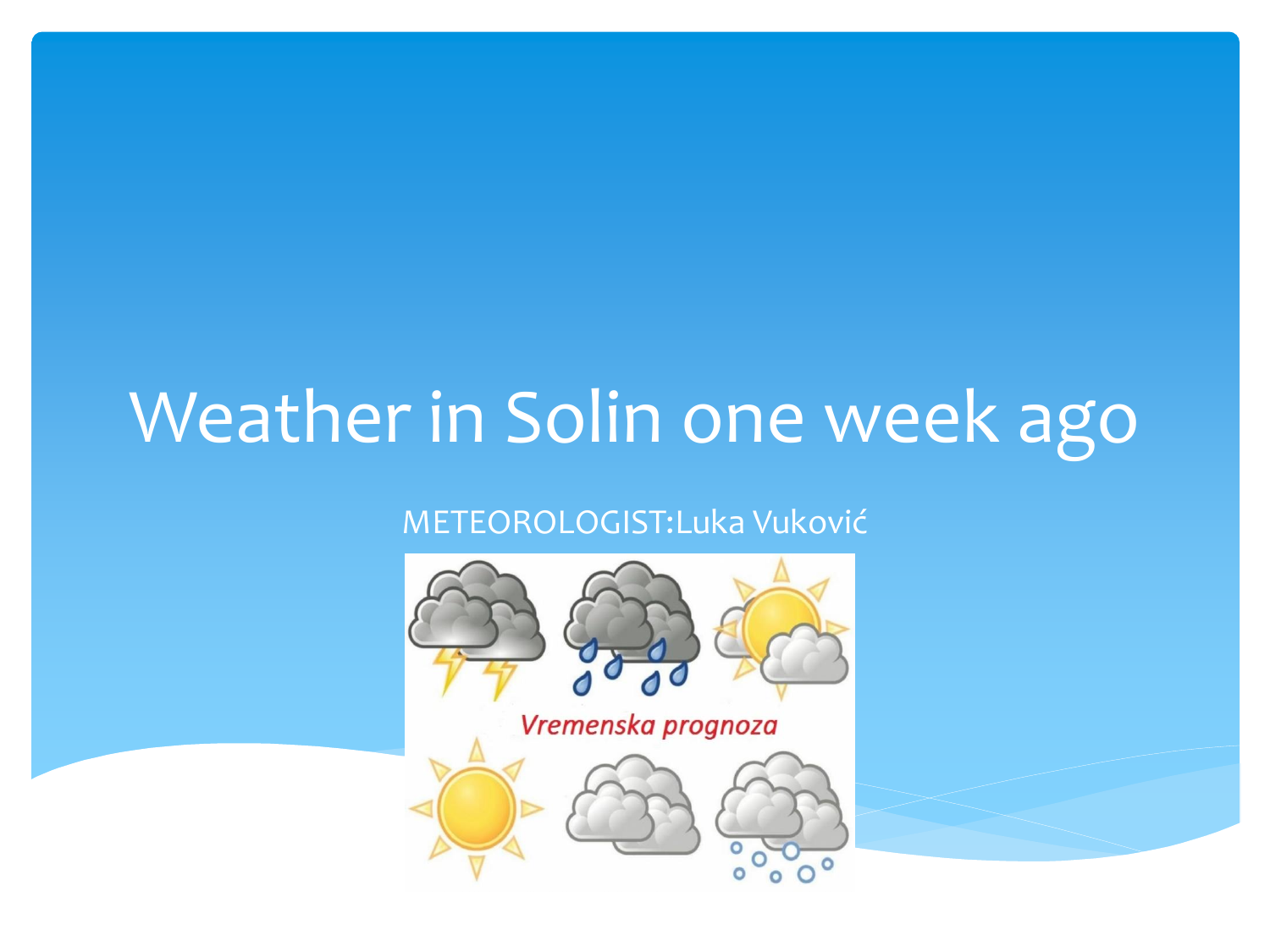#### INTRODUCTION

- Hello,my name is Luka Vuković,and you are watching "RECOUNTING THE WEATHER FORECAST IN SOLIN ONE WEEK AGO."
- We start with Monday 16/3/2020,and finish with Saturday 22/3/2020

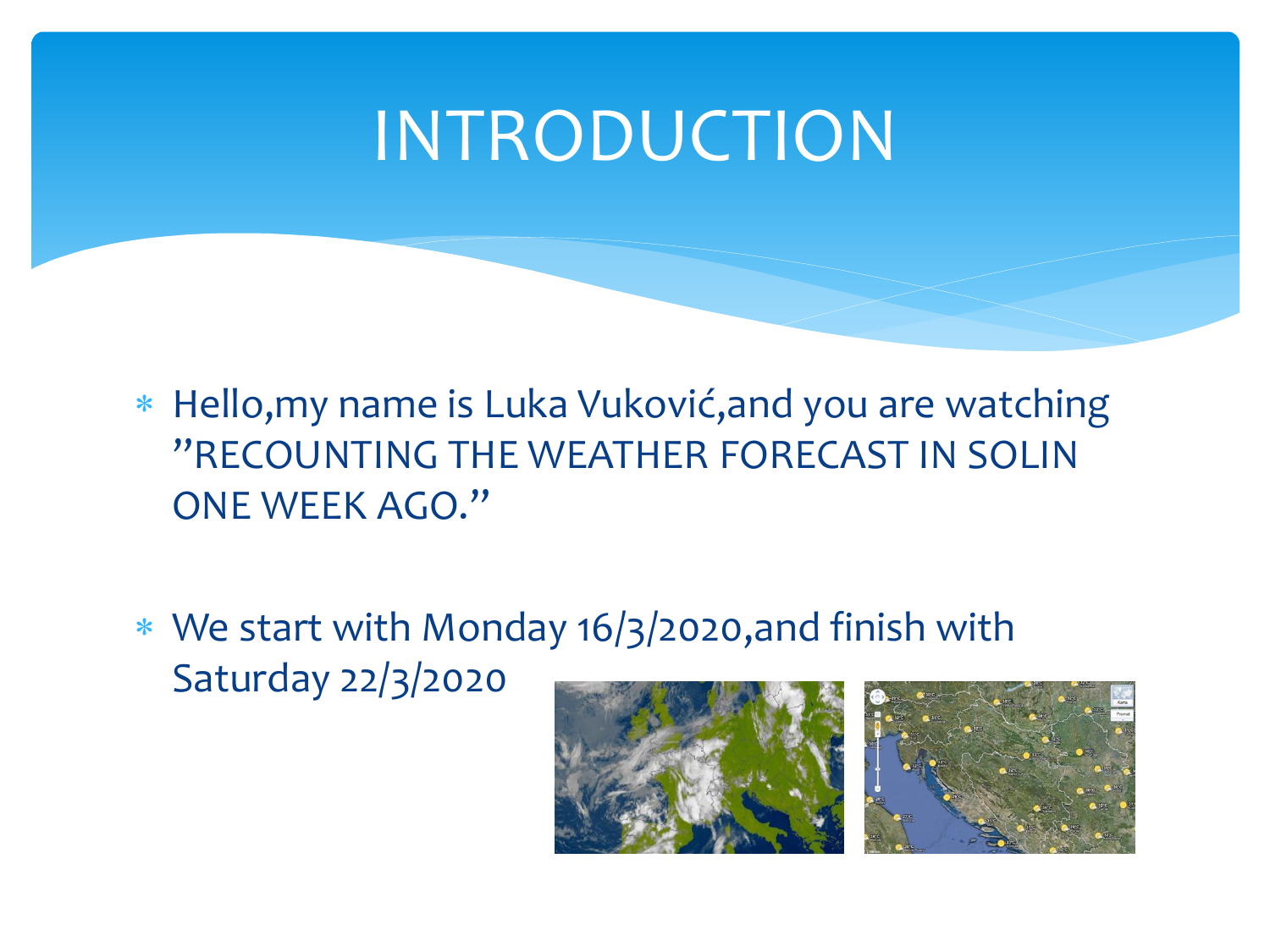# Monday (16/3/2020)



- Morning was worm,sky was clean and no precipitation.There was little dew somewhere.(19)
- The afternoon was also dry and worm with no precipitation,but it was a bit cloudy.(20)

\* In the evening it was all the same, but the clouds cleared. (18)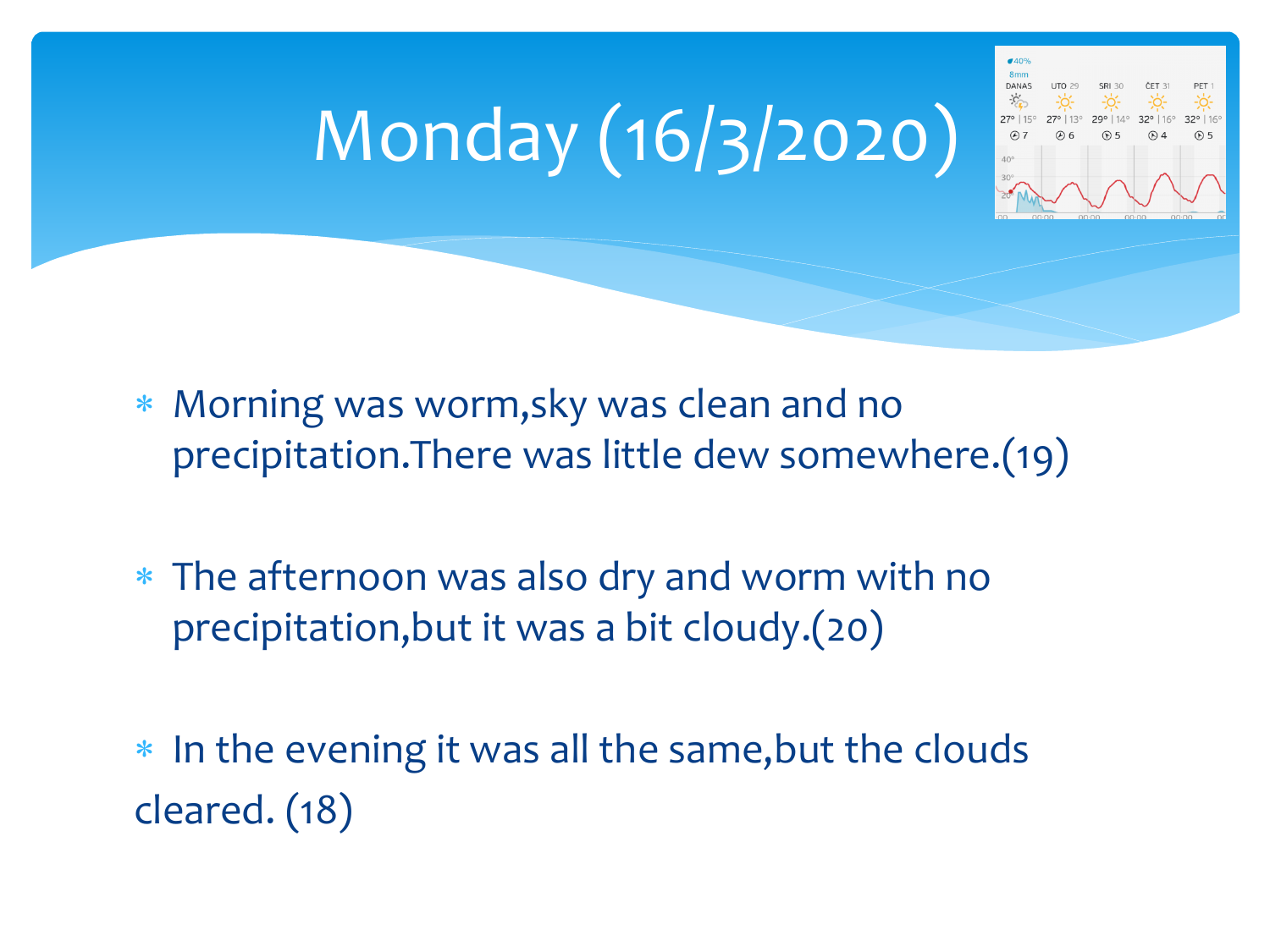# Tuesday(17/3/2020)

- Morning was very worm,dry,,sky was rilley clean,and the temperature rises.(19)
- Afternoon was also worm,sky was a little cloudy,and temperature was unbearable(22)
- The night was dry with no precipitation and the sky was clear(19)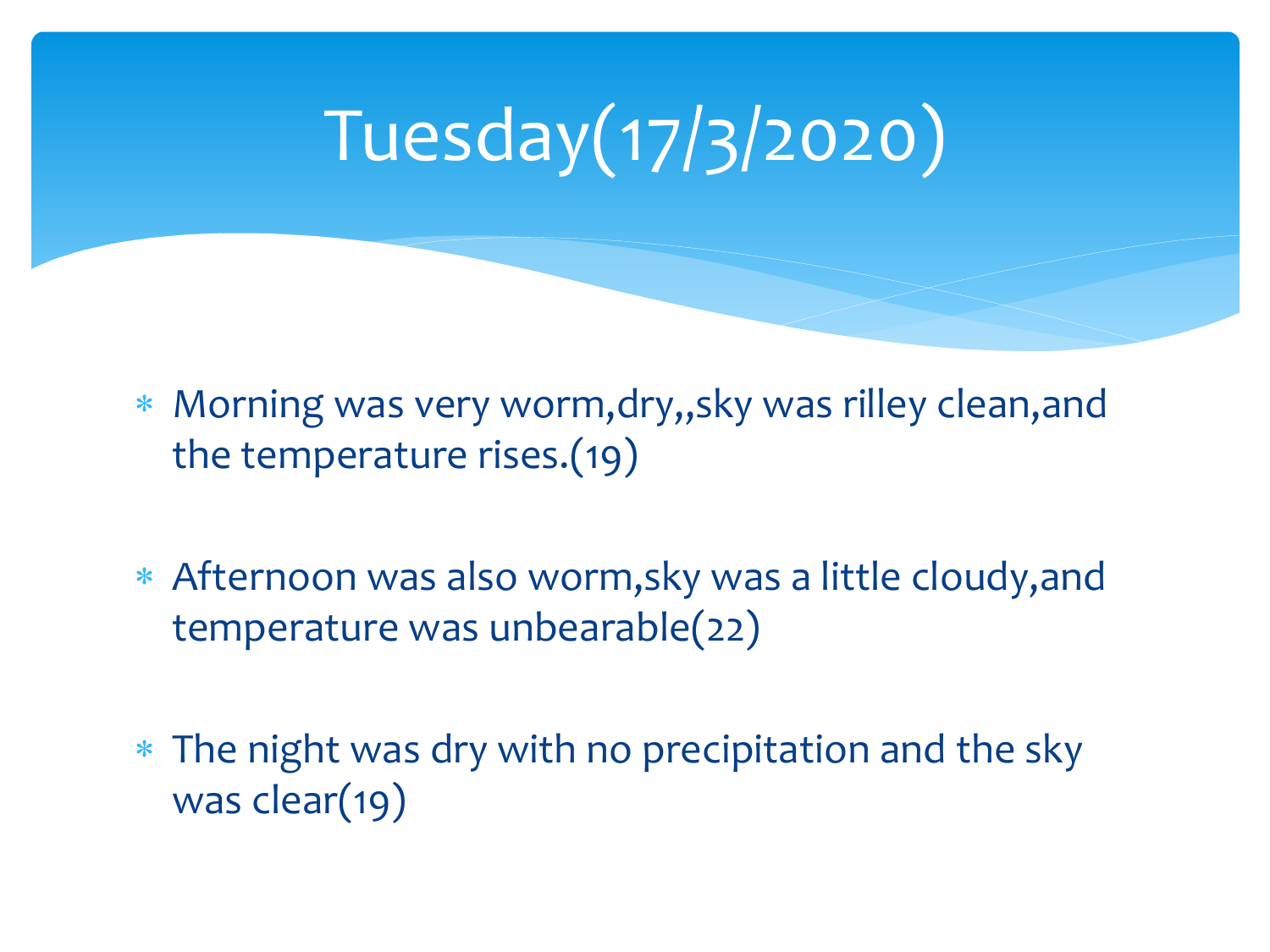### Wednesday(18/3/2020)

 Morning was a bit colder than Monday morning.There was a lot of dew,but sky was very clean.(16)

- In the afternoon the weather was beter because the temperature was higher.(18.5)
- \* In the evening the weather was the best of day,because there was no precipitation,temperature was normal,sky was very clean and it was dry.(18)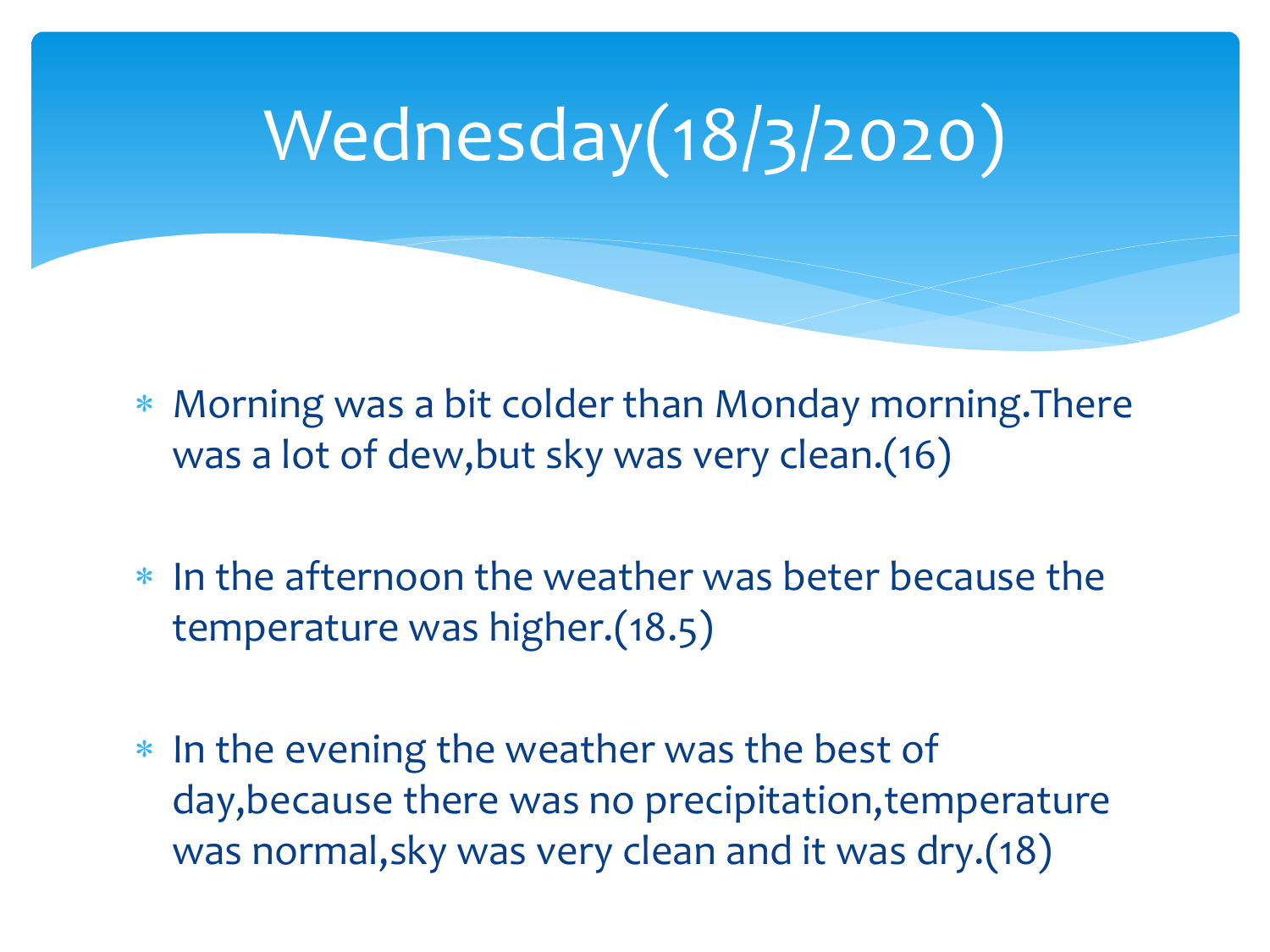### Thursday(19/3/2020)

 On Thursday weather was same as Tuesday,but temperature didn't rise.It was about 20 degrees all the day.(20)

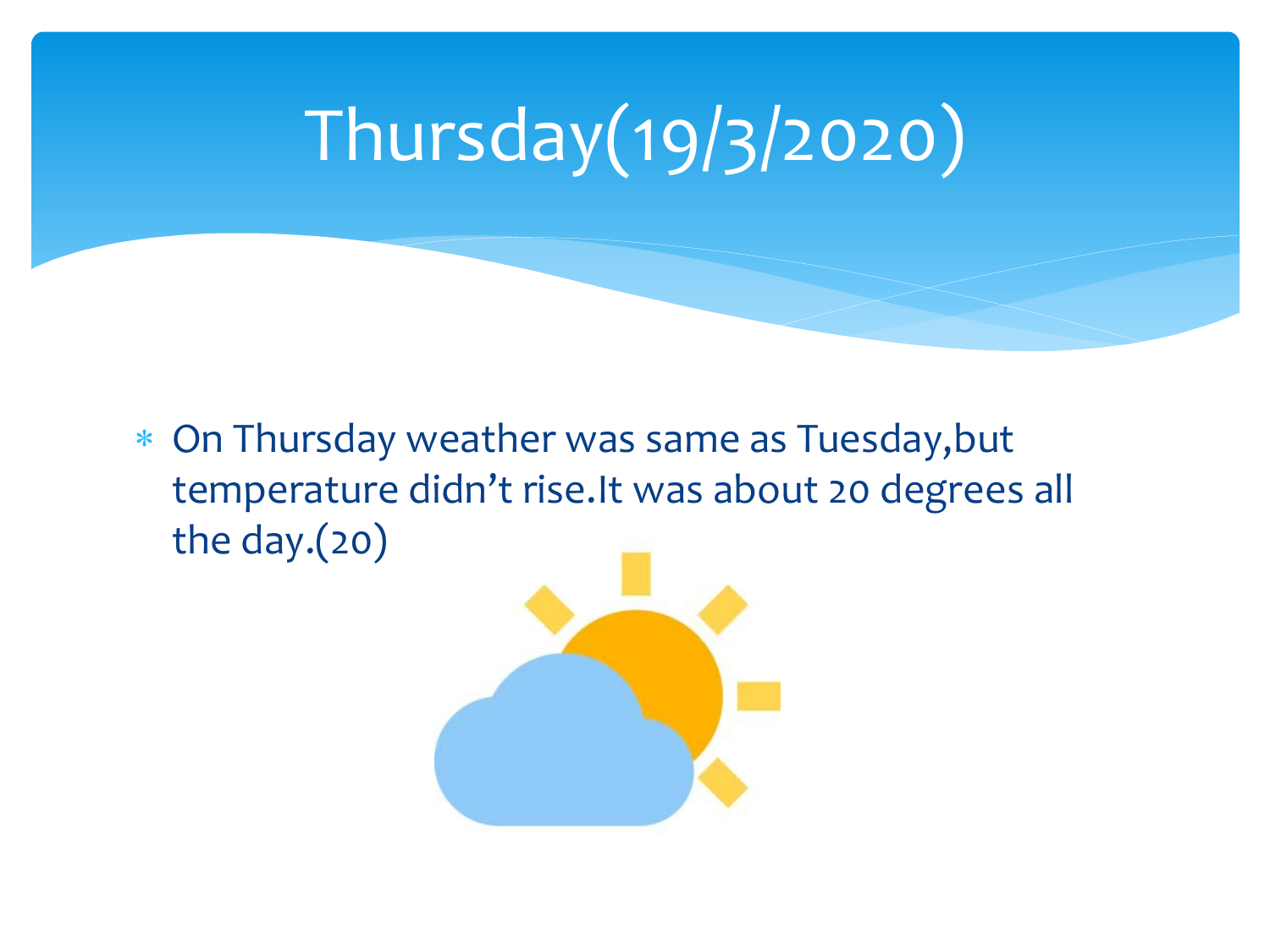# Friday(20/3/2020)

 Morning was dry,worm and sky was clean.The best part of Monday was about 10h.(19)

- \* In the afternoon the weather was similar to morning.(20)
- \* In the evening weather was bit colder than weather in morning,sky was clean and it was dry,too.(18)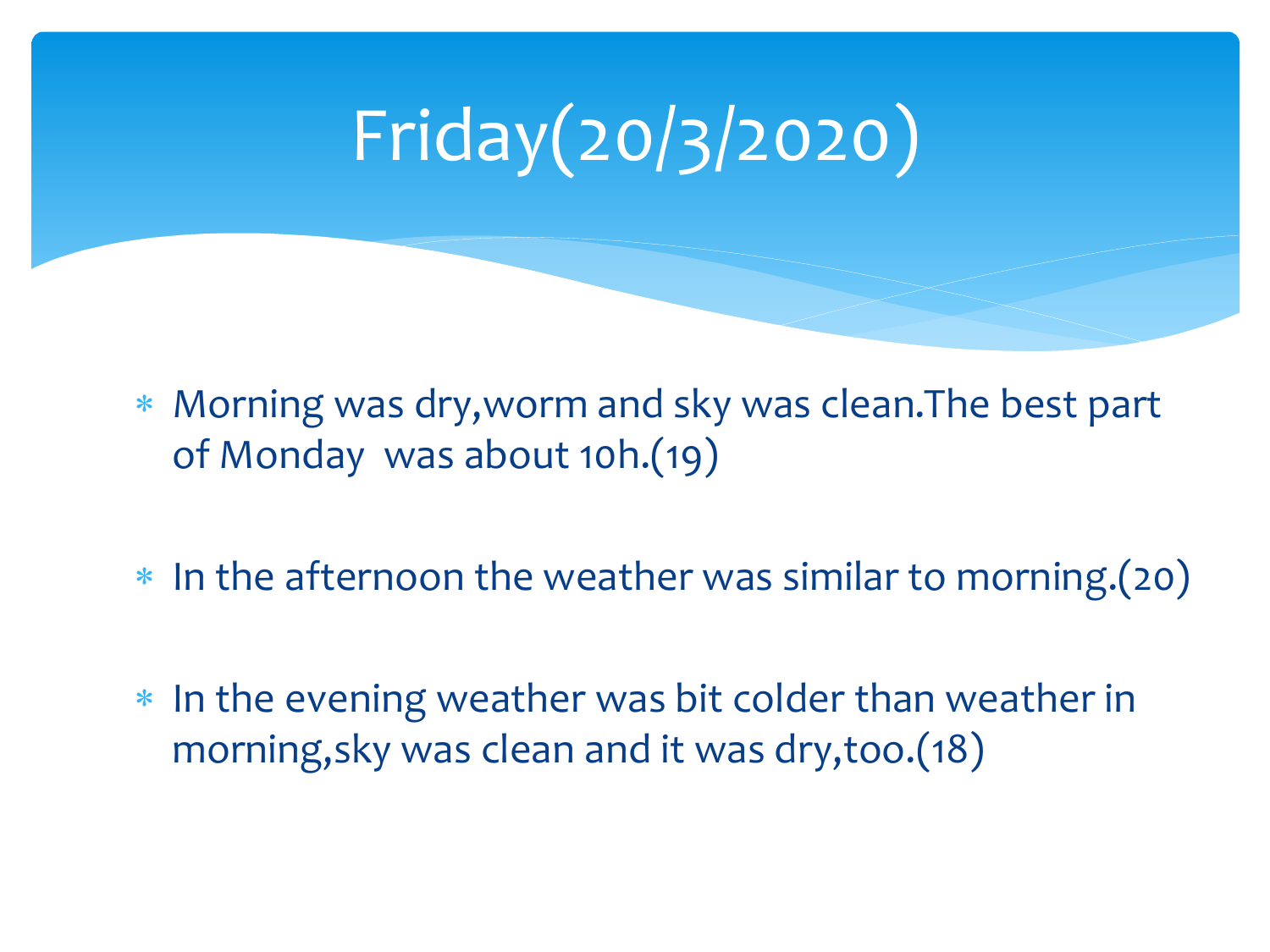### Saturday(21/3/2020)

#### Saturday's weather was similar to Friday's ,but there was a dew.(20)



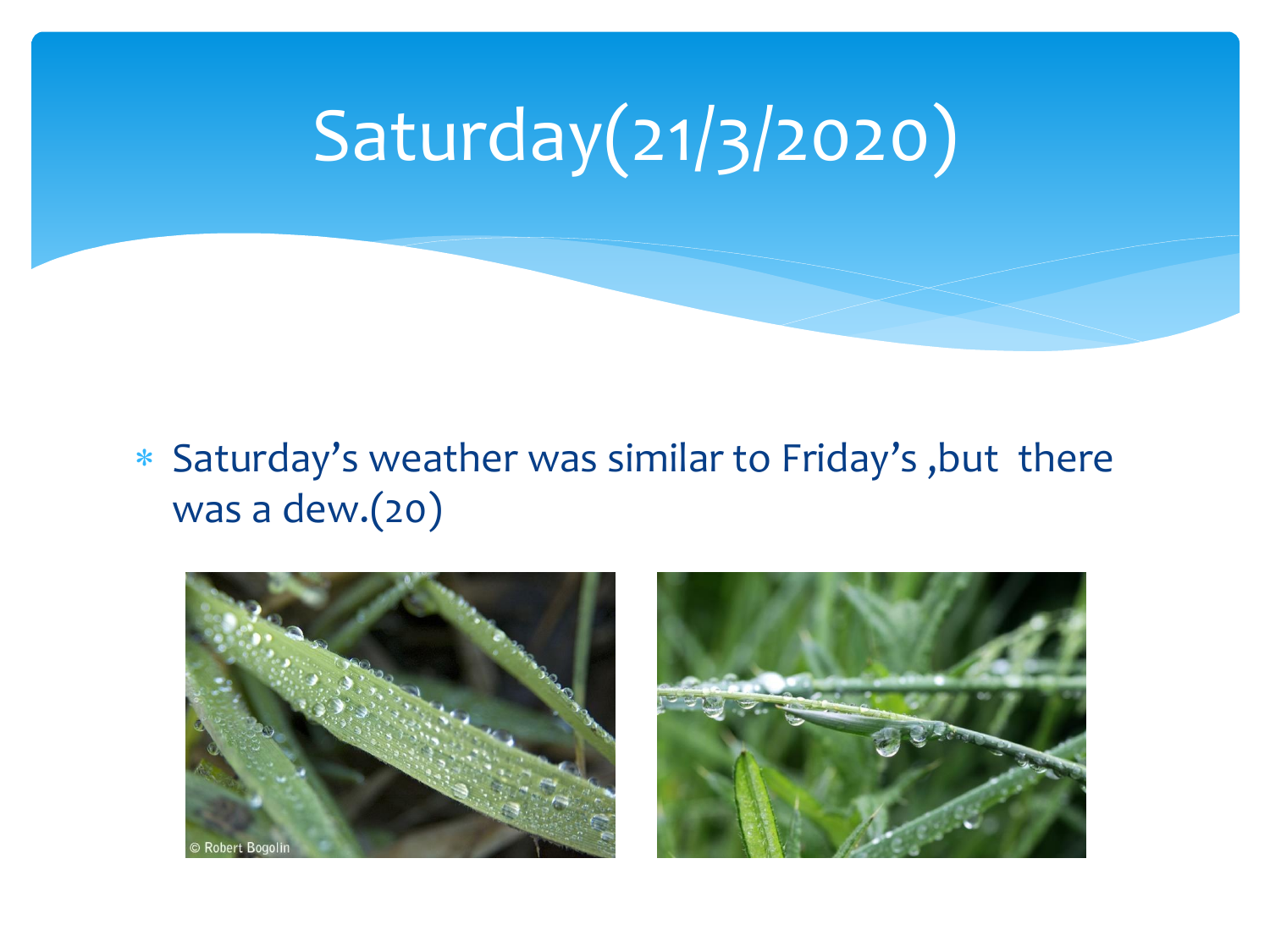#### Sunday

- Sunday morning was a lot of different,it was lot of dew,there was a storm,it was very cold,and sky was very cloudy.(14)
- \* In the afternoon the weather was okay, sky wasn't cloudy,there was no dew,and temperature was higher.(16)
- Night was very cold,windy and cloudy.(8)